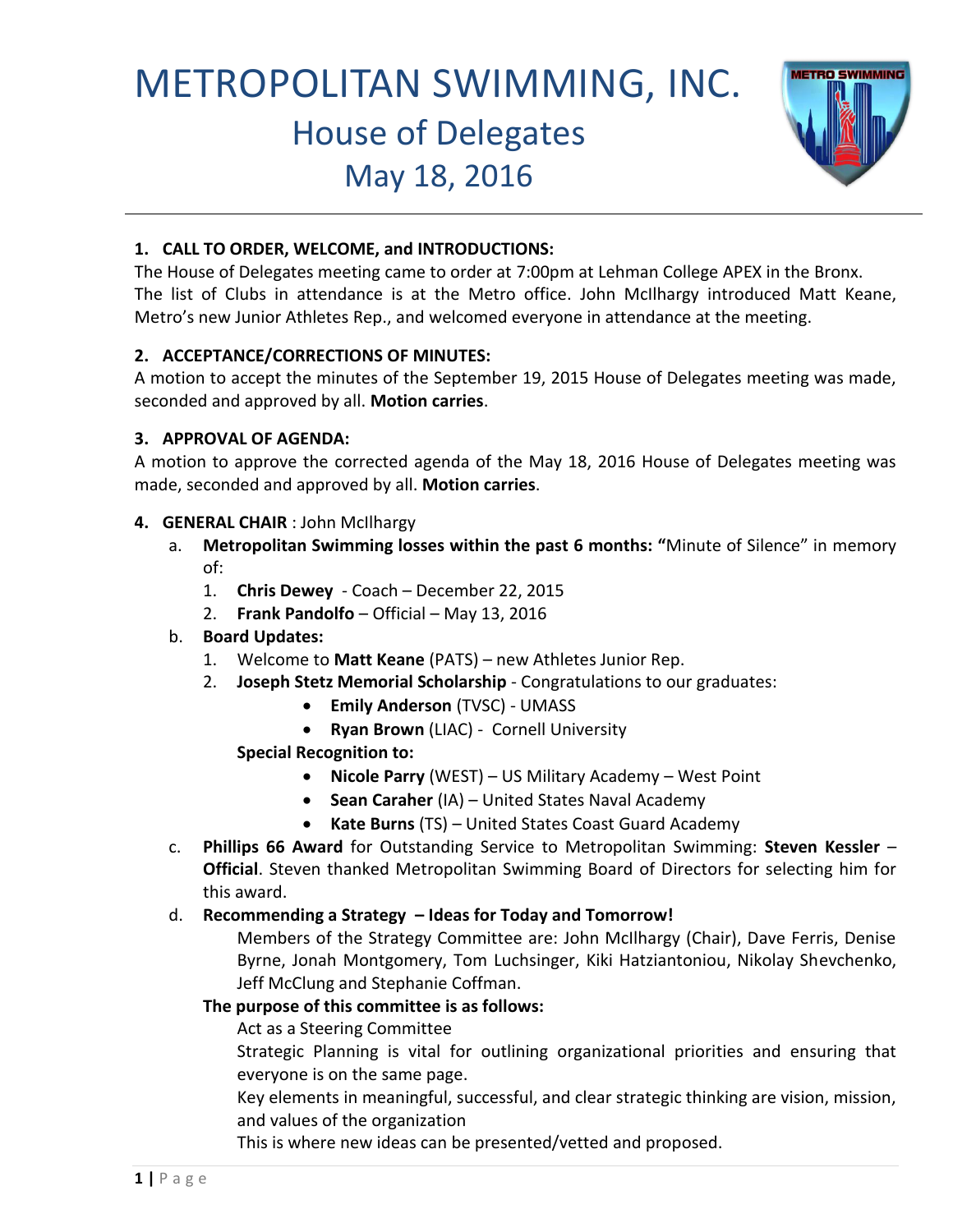#### **What Strategic Planning is not:**

It does not attempt to make future decisions

It is not a substitute for the exercise of judgment by leadership.

Strategic planning, (though described as disciplined), does not typically flow smoothly from one step to the next. It is a creative process, and the fresh insight.

#### **Why are we here?**

Stimulate ingenuity and new approaches

Increase everyone's investment in the organization

Develop a common vision

Clarify values and beliefs

Anticipate opportunities and obstacles

Provide a framework for day to day decisions

Create a marketing and fundraising piece if required

#### **Steps to achieve Strategic Planning:**

Mission

Situation analysis

Future environment

Business objectives

SWOT

Critical success factors

Strategic 3-year plan

Detailed implementation plan

Implementation 6-month marketing plan

#### **How did we get here?**

Any relevant historical information

Original assumptions that are no longer valid.

- Size of Organization is different
- Number of Sanctioned Events is greater
- Types of events changing: Open/Invitational
- USAS Requirements are different (Certification/Reporting)
- Less Stable Non-Profit Environment
- Rising Facilities Costs and Use opportunities
- USA Governance Study (possible future changes)
- Changes to club organizational structures

#### **Vision Statement**

To inspire and provide quality opportunities for our members to achieve excellence in the sport of competitive swimming

#### **Mission Statement**

Metropolitan Swimming shall promote, develop and improve competitive swimming through education, support and opportunities for participation to a diverse swimming community.

#### **Does this hold true today or do we look to improve on our Vision and Mission?**

Today's situation – Membership statistics – growing steadily over the last 3 years

#### **Championship Events**

Olympic Trials - 13 teams – 41 swimmers

Senior Mets - 56 teams – 736 swimmers

15-18 Challenge - 63 teams – 663 swimmers

Zone Qualifier - 62 teams – 670 swimmers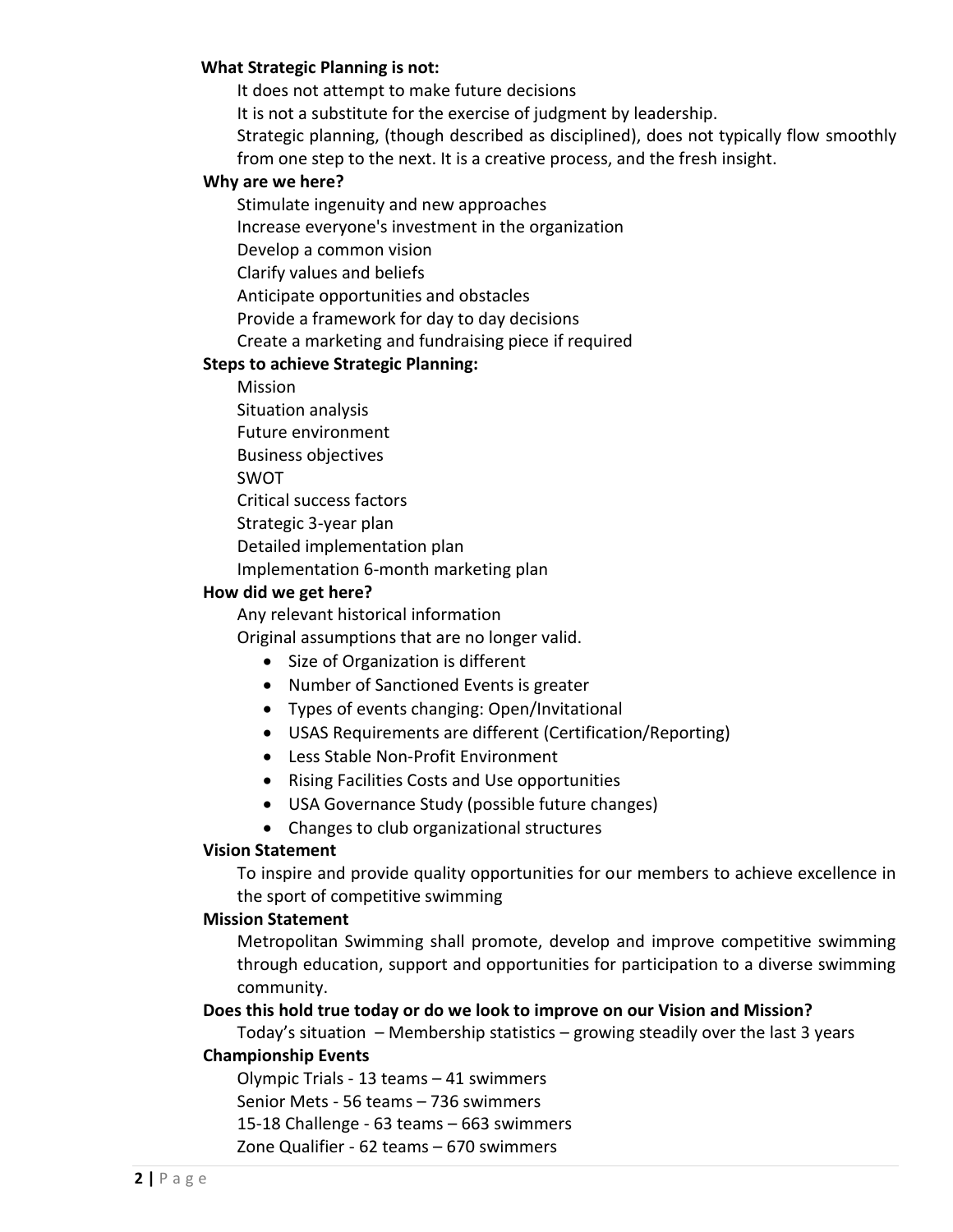Junior Olympics - 77 teams – 1,249 swimmers

Silvers - 72 teams – 2,459 swimmers

Bronze - 43 teams – 1,943 swimmers

8-Under - 47 teams – 704 swimmers

#### **Financial as of May 11, 2016**

| <b>Total Assets</b>   | \$942,441.00 |
|-----------------------|--------------|
| Total Income          | \$341,791.00 |
| <b>Total Expenses</b> | \$334,932.00 |
| NFT                   | \$6,859.00   |

#### **Membership Age Characteristics of Metro Swimming:**

|                  |                     |                   |                    | <b>Metro</b> | <b>USA-S</b> |
|------------------|---------------------|-------------------|--------------------|--------------|--------------|
| <b>Age Group</b> | <b>Total Female</b> | <b>Total Male</b> | <b>Grand Total</b> | % of Total   | % of Total   |
| 8 & Under        | 465                 | 396               | 861                | 8%           | 9.6%         |
| 9 year olds      | 503                 | 395               | 898                | 8.4%         | 8.5%         |
| 10 year olds     | 625                 | 480               | 1105               | 10.3%        | 10.9%        |
| 11 year olds     | 744                 | 580               | 1324               | 12.4%        | 12.1%        |
| 12 year olds     | 779                 | 624               | 1403               | 13.1%        | 11.8%        |
| 13 year olds     | 682                 | 535               | 1217               | 11.4%        | 10.8%        |
| 14 year olds     | 575                 | 485               | 1060               | 9.9%         | 10%          |
| 15 year olds     | 427                 | 416               | 843                | 7.9%         | 7.7%         |
| 16 year olds     | 394                 | 336               | 730                | 6.8%         | 6.2%         |
| 17 year olds     | 299                 | 311               | 610                | 5.7%         | 5.2%         |
| 18 year olds     | 188                 | 204               | 392                | 3.7%         | 3.8%         |
| 19 & Over        | 86                  | 170               | 256                | 2.4%         | 3.3%         |
| <b>TOTALS</b>    | 5767                | 4932              | 10699              | 100%         | 100%         |

#### **Other important Data for Metro:**

Retention

Membership Trends

Certified National Level Officials

Certified LSC Level Officials

Swimmers with BB and below standards – 65.4%

Swimmers with A-AAAA and above standards – 33.2%

Swimmers with Junior National to Olympic Trials standards -1.4%

## **Some Funding Data:**

Eastern Zone (Spring and Summer) Budget – \$94,000

*Travel Reimbursement Stipends – based on Eligible Athletes*

NCSA-87@ \$400 \$34,800 (12,000)

Sectionals (Buffalo) 44 @ \$200 \$8,800

Sectionals (Ithaca) 172 @ \$200 \$34,400

Junior Nationals \$9,600

Sr. Nationals/Olympic Trials Estimate from 2015 \$5,000 ( OT Est. \$160K)

Future Meet 23 @ \$400 \$9,200

Club Excellence \$34,200 (\$14,200 over Budget) Total \$136,000

We added Futures for one-time also-Changes for Trials to increase OT have been introduced

# **Areas of Planning:**

Administration

Financial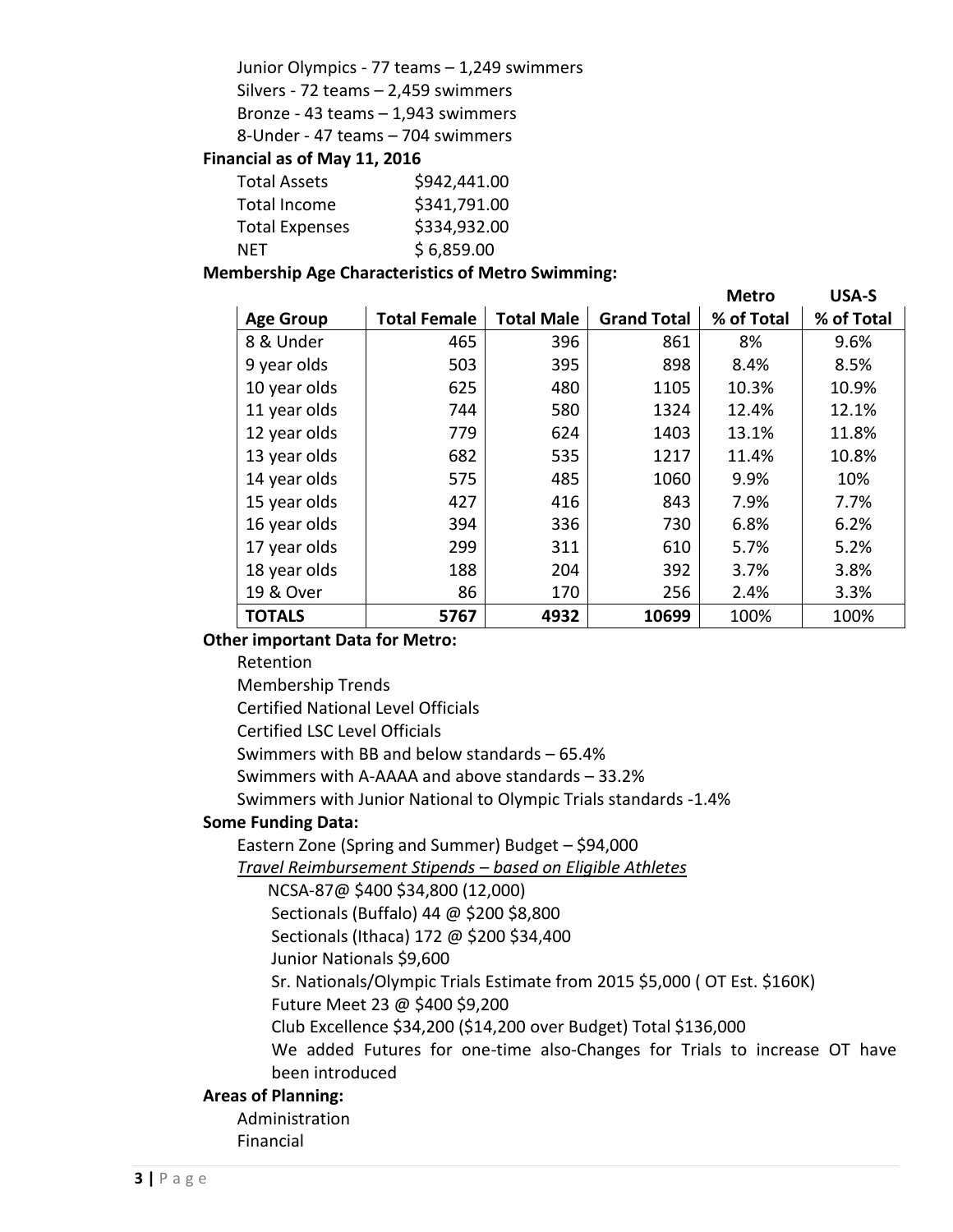Events

Age Group Athletes

Senior Athletes

# **Who is our Client?**

CLUBS/COACHES – Our current set-up

Who directs Metro's Direction?

Who is responsible for Athletes?

Who is responsible for Performance?

# ATHLETES- Where we need to be???

Are we supposed to be athlete centered?

 Are we responsible for athlete education, programs and ultimately supporting performance?

IS THIS OUR CLIENT? DISCUSSION

FAMILIES

# **Services:**

CLUBS/COACHES ----------- Resources and Administration

ATHLETES -------------------- Support

FAMILIES --------------------- Marketing

# **5. TREASURER:** George Rhein

- a. George was unable to attend the meeting
- b. Reports were submitted and were available at the meeting:
- c. Budget vs. Actuals: Budget 2015-2016 –September 1, 201 to May 11, 2016
- d. Statements of Financial Position as of August 31, 2015 ad May 11, 2016

# **6. FINANCE CHAIR:** John Yearwood

- a. This is John's last HOD meeting as Interim Finance Chair
- b. The issue of Travel reimbursement for some of the meets was brought up to John's attention for the next Finance Chair

# **7. NATIONAL TIMES VERIFICATION / TOP 10/SWIMS**: Monique Grayson

# a. **SWIMS:**

Reminder – meet database & meet name must follow the same pattern – example: 2016 MR TVSC January Joust Meet (or Invitational or Time Trials)

 Time Trials – events must be set as "Time Trials" and not as "Standard" events Swimmers that have already transferred, but are not attached yet, and swimmers in the process of transferring MUST be UN

Approved Meets: Do not add ID # to swimmers that are NOT registered with USA-S – also, do not add LSC MR if the team is NOT officially registered – leave the LSC blank

# b. **Secretary Report:**

Senior Mets Long Course is almost ready (meet information and OME) OME will open June 1, 2016 to July 6, 2016

# **8: ADMINISTRATIVE VICE CHAIR:** Denise Byrne

- a. Denise thanked the Metro Membership for allowing her to serve as the Administrative Vice Chair for the past 4 years. She is sure that whomever will be elected will do a great job.
- b. Denise would also like to thank the Metro Board and Committee member for their exceptional work in keeping Metro running for the benefit of our athletes.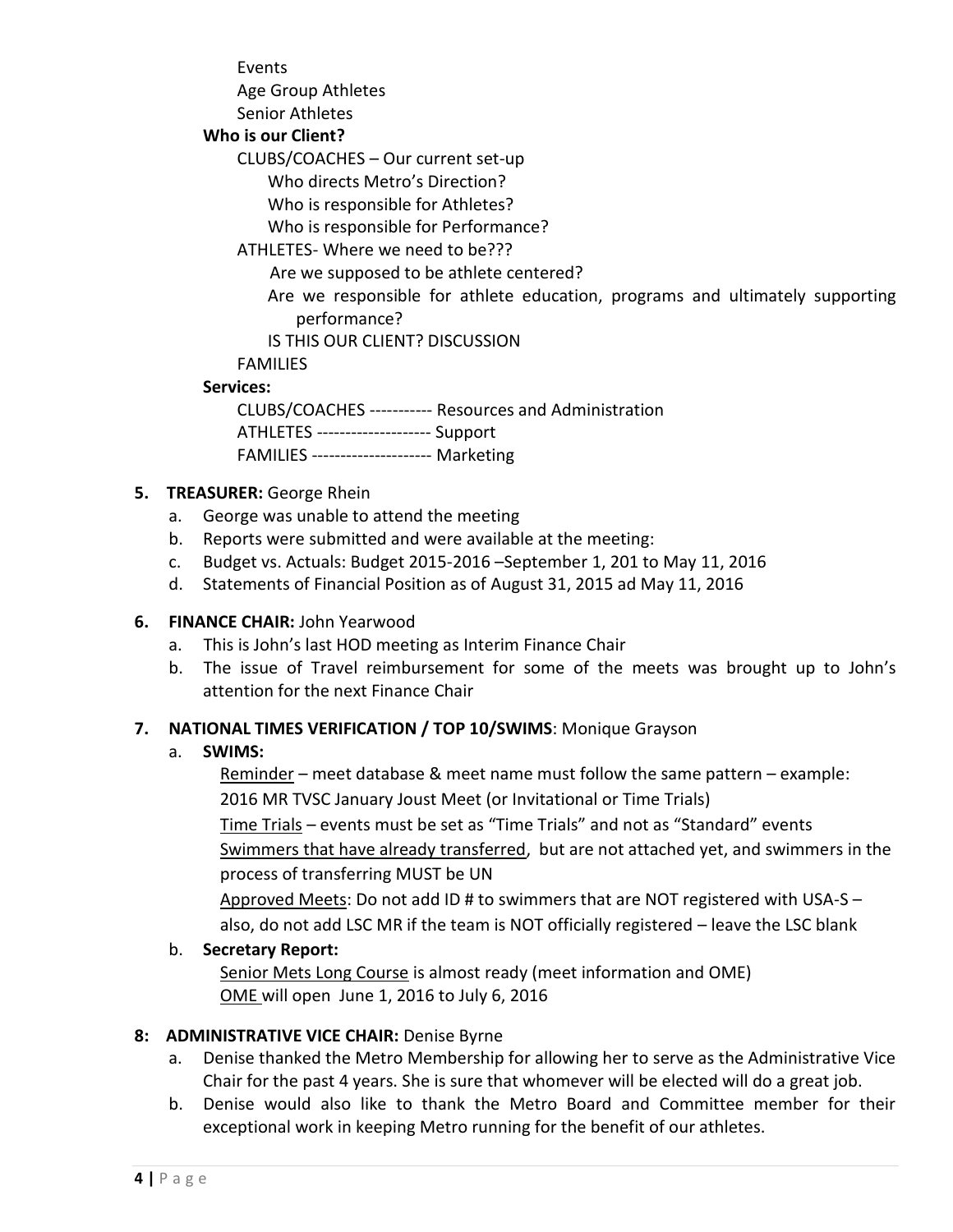- c. Denise would especially like to thank the committee members who worked with her on the Club Achievement Applications: Laurie Lawson, Brian Hansbury, Mark Amodio and John McIlhargy.
- d. And finally, Denise would like to congratulate the following teams for their Club Achievement excellence and she is very happy that Metro took the responsibility to fund such an important program even though we were over budget. This year's high honors go to:

Long Island Aquatic Club Badger Swim Club Asphalt Green Unified Aquatics Condors Swim Club Westchester Aquatic Club Phoenix Aquatic Club La Guardia Swim Club Imaging Swimming

- **9: SENIOR CHAIR:** John Collins and Dave Ferris
	- a. There is a lot of fast swimming taking place all over the world at this time.
	- b. **John Collins** and **Dave Ferris** are looking forward to fast swimming at the Olympic Team Trials in Omaha.
	- c. Summer Senior Mets will be held at Eisenhower Park in East Meadow, Long Island. It should be a great meet.

# **10: AGE GROUPS:** Jonah Montgomery and Andy Copley

- a. **Eastern Zone Meet Recap**: Metro finished in first place at Zones in March 2016. Kids swam extremely well and everything went smoothly! Chaperones were great and kids behaved extremely well. All cell phones were banned at Finals; it was hard on the first day but then kids started talking to each other more to each other!
- b. **2016 Eastern Zone Long Course Championships will be held in Metro 3 teams will host** it: New York Sharks, Middies and Sachem- Meet will be held at NCAC at Eisenhower Park. We will still be going as a team even though the meet will be held in Long Island!

# **11: COACHES REPRESENTATIVE**: Amine Boubsis

- a. This is Amine's last day of his second term as Coaches Rep. He couldn't have done it without a phenomenal committee. Many thanks to Jim Wargo, Mary Fleckenstein, Scott Bartleson and Dragos Coca.
- b. Amine Boubsis announced the 2015-16 Coach-of-the-Year Awards:
	- a. Senior Coach of the Year: **Dave Ferris** (LIAC)
	- b. Age Group Coach of the Year: **Carle Fierro** (WEST)
- **12: ATHLETES' REPRESENTATIVES**: Michael Zuppone and Emily Sullivan
	- a. Michael was unable to attend his last meeting as Senior Rep. Emily Sullivan introduced Matt Keane (PATS) as the newly elected Junior Rep.
	- b. Emily congratulated all swimmers and coaches for a great EZ Age Group Meet!
	- c. Reminder to all swimmers to volunteer and get involved and volunteer in their own communities!

# **13: SAFETY:** Edgar Perez

Edgar has received some reports of occurrence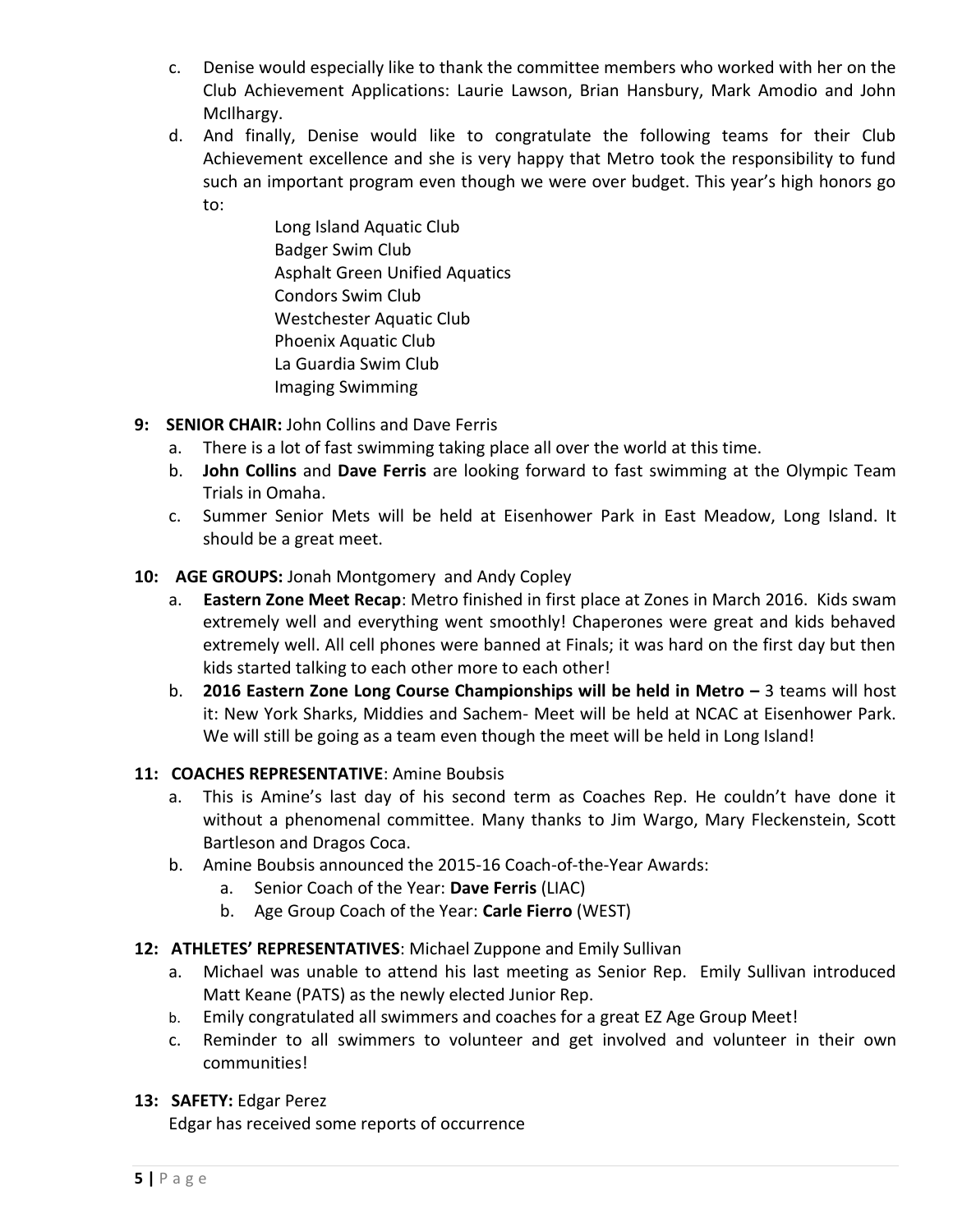#### **14. SAFE SPORT:** Brian Hansbury

- a. The motto must be "Hear Something -- See Something Say Something"
- b. NO massaging athletes boundaries are needed.
- c. Be proactive; protect athletes and clubs and educate all!
- d. Volunteer!
- e. Check for Locker Rooms behavior

#### **15. OFFICE MANAGER/REGISTRATION REPORT**: Mary Fleckenstein

#### a. **Membership Statistics**

|                  | <b>May 2014</b> | May 2015 | <b>May 2016</b> |
|------------------|-----------------|----------|-----------------|
| Coaches          | 532             | 603      | 637             |
| <b>Officials</b> | 250             | 265      | 346             |
| Others           | 170             | 163      | 127             |
| Athletes         | 10,039          | 10,800   | 10,916          |
| <b>TOTAL:</b>    | 10,943          | 11,788   | 11,964          |

#### a. **Coaches Certifications**

Coach's current certifications are listed in club portal and on deck pass 24/7. Coaches are emailed 30 days prior to expiration – giving ample time to renew. No excuse to not renew before expiration dates. Many LSC's fine or deny membership to coaches that let their certifications expire. Please be diligent. Reminder to send in updates as you do them – do not wait until the day before you need them.

Coaches without full certifications are NOT allowed on the pool deck in any capacity – practice or meets.

Safety Training for Swim Coaches – please attach your current lifeguard certification OR the skills sheet with your online course.

## b. **120 Day Rule**

Please be aware that the 120 day rule has been updated and clarified. Swimmers that transfer may NOT represent another club until after the 120 days has passed – whether it is an open or closed competition:

203.3 For a swimmer to represent a USA Swimming club in a competitive event, **one hundred twenty (120) consecutive days must have elapsed before the swimmer is permitted to represent any other USA Swimming club in USA Swimming open or closed competition**. The 120-day count shall begin on the day following the last date the athlete represented a USA Swimming club in open competition.

#### c. **Club Portals**

Club Portals should be your best friend! All of your club information is in it, and up-to-date to what is in the database. Please check your club portals frequently.

#### d. **Sanctions**

Please be prompt with submitting your sanction requests. Please review the information on the web and make sure your application is completely filled in and can be read clearly. You must have fully registered Meet Director, meet Referee and Administrative Official to receive your sanction.

#### e. **Meet Recons**

It is the responsibility of the club to only enter swimmers that have been registered with USA Swimming. As we know – meets fill up early – swimmers should have been registered prior to you sending your meet entry. There is no excuse for not knowing who is on your roster – i.e.: Club Portal is live 24/7. You should not send in into a meet an entry that has any unregistered swimmers – This is not allowed!!!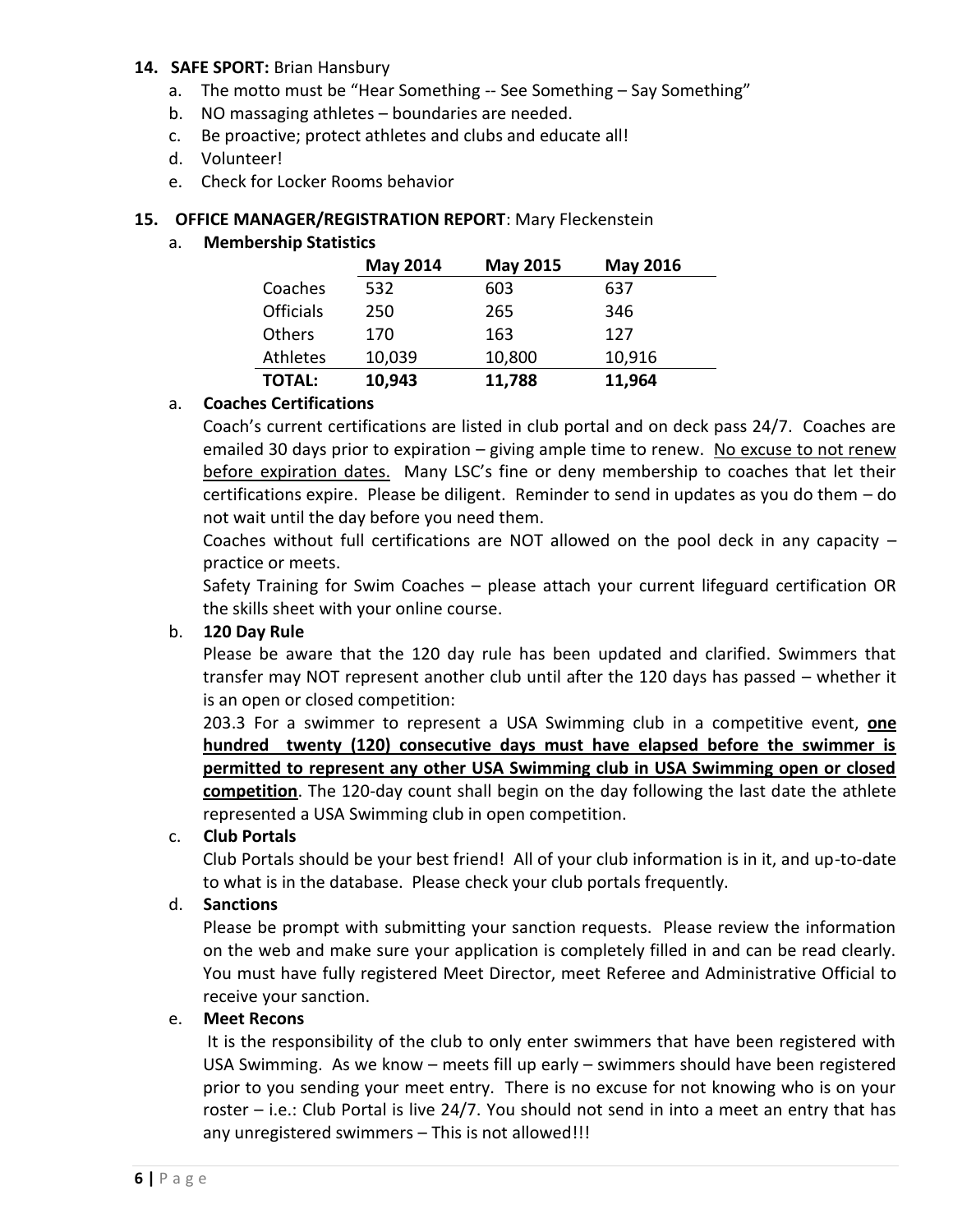# **If a swimmer is not registered and swims in a meet – there is a \$100 fine to the team that entered the swimmer and a \$100 fine to the host club for allowing the swimmer in the**

**meet.** There will be no grace period to correct this issue. Times achieved at the meet will not be uploaded into the SWIMS database.

Please pay attention to emails with meet recon information in it. Fix what needs to be fixed!

# f. **Registration**

Everyone can print a temporary card from their home computer using deck pass. If your certifications are up-to-date – it will show on your deck pass.

# g. **Membership Cards**

The Metro office will **NOT** be printing any membership cards starting with the 2016-2017 registration period. Everyone will have to use their deck pass if they want a printed card. This is in line with USA Swimming recommendations. Coaches presenting their deck pass at a meet should be accepted if the deck pass is presented live – no screen shots!

# h. **Registration materials for 2017**

It will be available in August**. Just a reminder that USA Swimming has raised the dues by \$2.00 so registration fees for 2017 will be \$68.** Club applications will have new info on them for USA Swimming – you will still need to check and sign for pre-employment screening (which verifies that you have done a full screening according to USA Swimming guidelines when hiring a new employee – whether they were employed by another team or not). You will now need to sign for racing starts certification. You will also need to list club president. Please fill out completely and neatly.

On the Metro form – you will need to list who the contact person will be for your club. This will be the person who is contacted if there is a problem on registration, payments etc. Reminder – the SWIMS database does not know if you move, change your name, etc. Please let the office know of any changes.

Transfers – Any swimmer that **has ever** been registered to any club must fill out a transfer form – even if they have not participated in several years. They remain in a holding tank until the form is completed.

USA Swimming still in discussion about online registration. We will be sure to keep you posted.

# i. **New York Parks, USA Swimming, Metro**

Our pilot program is going great, just completing the  $2<sup>nd</sup>$  year. They just completed the Borough Championship. Thanks to the officials that volunteered their time to help! NYCP has registered over 600 diversity swimmers and 59 coaches. Great initiative for all.

## **16: OFFICIALS CHAIR**: Mark Amodio

- a. Mark congratulated the 2 recipients of the Joe Stetz Memorial Scholarship: Emily Anderson and Ryan Brown
- b. Mark would like to see 450 officials for 2016-17
- c. There are 10 new officials from Kips Bay Boys & Girls Club congratulations!
- d. Officiating in USA Swimming should be a volunteer process. We are one of only 3 of the 59 LSC's in which there is a significant portion of paid officials. That number is going down every year as we see more and more volunteerism. We also see more and more Metro Officials rise up to the national level, we are supporting more officials to officiate at national meets – Keep recruiting!
- e. Administrative Officials the Quick Guide to the USA Swimming Timing Adjustment Rule was changed as of May 1, 2016 – Contact Mark for questions – Make sure that the meet is set up to follow USA Swimming/FINA timing rules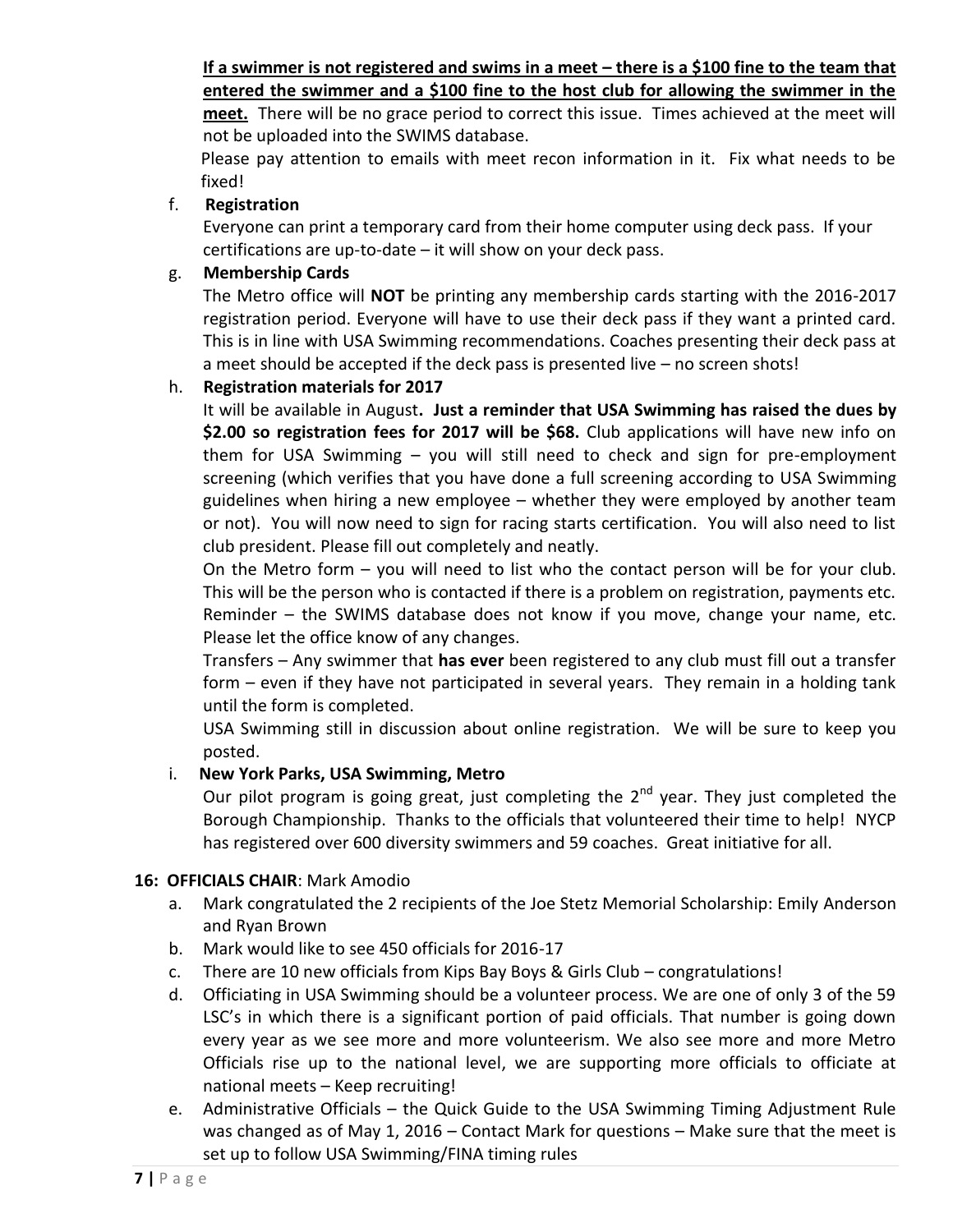#### **17**: **DISABILITY:** Denise Byrne

Denise has been working with USA Swimming to bring a Disabilities Clinic to Metro for coaches as well as swimmers and parents

**18: SWIM-A-THON**: Rich Finkelstein

Rich was unable to attend this meeting

- **19: OPEN WATER**: Colleen Driscoll and Rob Ripp
	- a. Fire Island Open Water Race July 9, 2016 there will be a 400 meter and a one mile. Registration is open – check here:<http://www.openwaterswimli.com/>
	- b. July 31, 2016 EXCEL Open Water Race West Neck; information will be available in the coming weeks.

#### **20: DIVERSITY**: John Yearwood

- a. **2016 National Diversity Select Camp** was held May 5-7 at the U.S. Olympic Training Center in Colorado Springs, CO – Isabel Gormley and Sophia Zhang, both swimmers at AGUA, attended the camp.
- b. **The Eastern Zone Diversity Camp** –June 22-25, 2017 in Buffalo. Applications will be available in January.
- c. **Diversity in Aquatics 2016 Camp and Convention –** Fort Lauderdale, Florida, July 28-31, 2016 – at Nova Southeastern University – Goals are:

Educate and promote aquatic programming to both youth and adults. Instruct, train and enhance aquatic sport fitness, through exceptional technique and enhance knowledge and abilities.

For more information go to<http://www.diversityinaquatics.com/convention>

## **21-A: ELECTIONS:** Mary Fleckenstein

The Nominating Committee presented the **slate of officers** for election.

A motion was made to accept the following members for a two-year term.

There were no nominations from the floor. The above motion was seconded. All voting members were in favor – **Slate of officers was accepted as voted on by acclamation**.

General Chair: **John McIlhargy**

Senior Co-Chairs: **John Collins** (BAD) and **Dave Ferris** (LIAC)

Secretary: **Monique Grayson** (BGNW)

*The following Positions had nominations from the floor and/or more than one nomination*: Administrative Vice Chair: **Eric Fisher** (SSC) and **Scott Draper** (BGNW) as Co-Chairs

## **Jeff Chu** (HAA)

**Nikolay Shevchenko** (FREE)

Finance Chair: **Jonah Montgomery** (QNS)

 **Julie Chen** (BAD)

Coaches Representatives: **John Yearwood** (YMID)

**B.J. Reynoso** (MAKO)

## Safe Sports Chair: **Brian Hansbury** (BAD)

## **Denise Byrne** (NYSA)

Seeing that there were no additional nominations for the above 4 positions, the nominations were closed. Each candidate introduced themselves to the House. Votes were cast by ballots of different color for each position – the outcome of the elections will be announced later (21-B)

## **22: WARRIOR GAMES:** John McIlhargy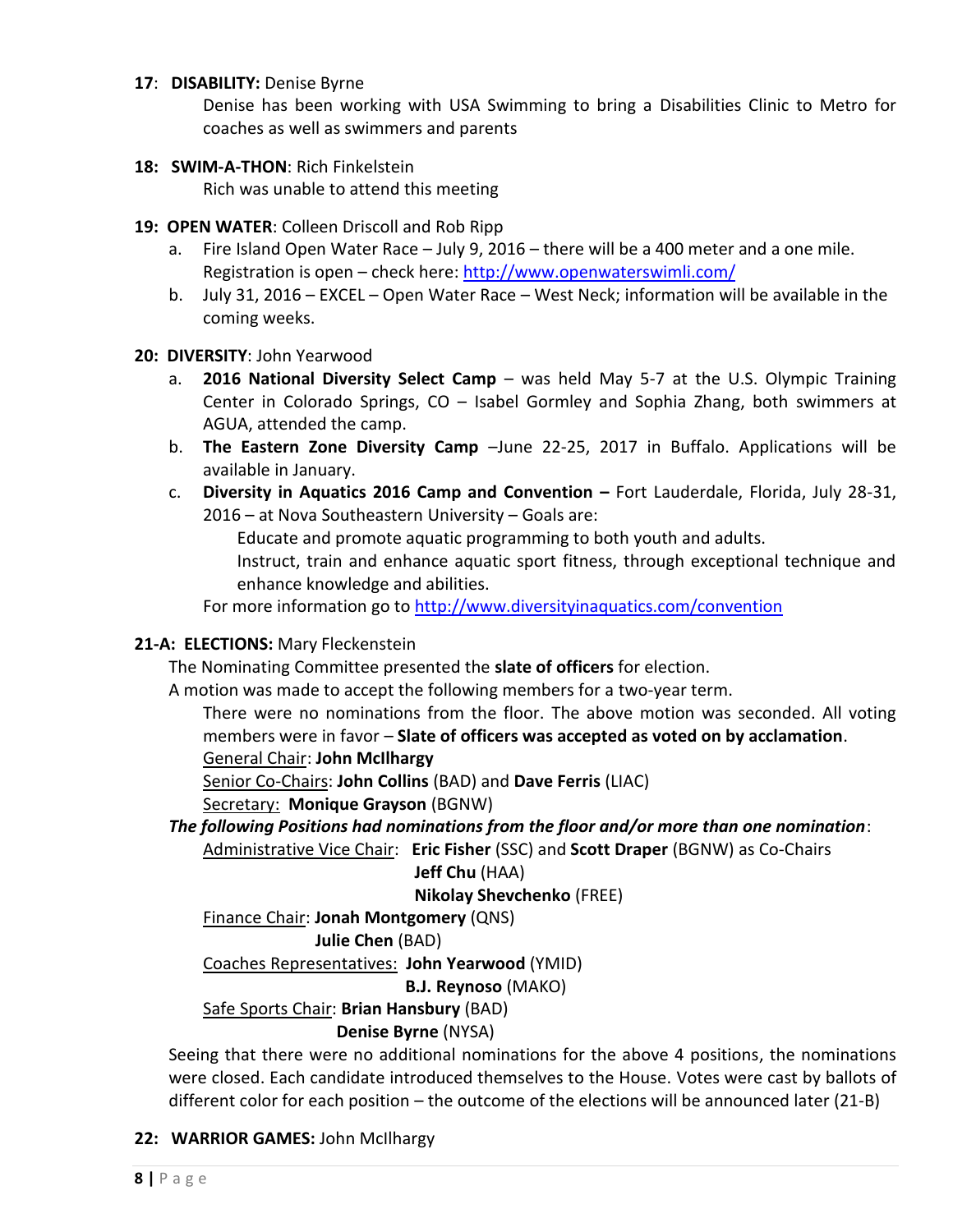Metropolitan Swimming is the proud sponsor of the Department of Defense "2016 Warrior Games" – Army – Marines – Navy – Air Force – SOCOM (The US Special Operations Command). This is an annual sporting competition bringing together wounded, ill and injured service members and veterans from across the country.

The swimming portion of the games will be held at West Point June 20, 2016

Mark Amodio sent an invitation to the officials and within a couple of days he received requests from 65 of our officials to help as volunteer officials at the Games!

# 23: **TECHNICAL PLANNING:** David Ellinghaus

a. The proposed meet calendar for 2016-17 was posted on the web site.

Mary Fleckenstein contacted clubs that had issues with dates as \*\* are closed weekends. Mary will contact clubs that still have other issues with their bids (Admin Official, Meet Director, etc).

Moving forward, clubs that want to add any meets, or want to make any changes to their meets, must send their requests directly to David at [david.ellinghaus@metroswimming.org](mailto:david.ellinghaus@metroswimming.org) In addition, there must be a valid reason and good explanation for it to be considered.

- b. The proposed Championship meets calendar for 2017 was posted on the Web site after the technical planning committee meeting held April 6, 2016 (6 members and 2 athletes). David gave a long explanation of why some meets were moved to other dates.
	-
	-
	- 3. Silvers/JO Qualifier Meet \*\* February 24-25-26, 2017
	- 4. 15-18 Team Classic \*\* March 3-4-5, 2017
	- 5. 8-Under Meet March 4-5, 2017
	- 6. Junior Olympics \*\* March 17-18-19, 2017
	-
	-
	- 9. SuperSectionals April 6-7-8-9, 2017
	- 10. Speedo Sectionals April 6-7-8-9, 2017

1. Zone Qualifier January 20-21-22, 2017 2. Senior Mets Winter \*\* February 17-18-19-20, 2017 7. Bronze Classic \*\* March 31-April 1-2, 2017 8. Eastern Zones March 30-31-April 1, 2017

- c. Very long discussion on the above calendar followed. The following changes were made:
	- 1. A motion was made to move the Junior Olympics to the weekend of March 10-12, 2017 (due to the fact that NCAC is being able to give us the weekend of March 17- 19. The motion was seconded and approved by all. **Motion carries**.
	- 2. A motion was made to move the 15-18 Team Challenge to the afternoon sessions of the JO weekend March 10-12, 2017 – (10-Under, 11-12, & 13-14 Prelims/Finals, and 15-18 Team Challenge in the afternoon session between Prelims and Finals) . The motion was seconded and approved by all. **Motion carries.**
	- 3. A motion was made to move the Zone Qualifier meet the weekend of February 10- 12, 2017. The motion was seconded and approved by all. **Motion carries.**  Teams that had bid for meets that weekend must contact David and Mary by Friday, June  $10^{th}$ , if they now need to change their dates.
	- 4. Silvers: February 24-25-26:
		- **Central**: Badger Swim Club at Lehman
		- **South**: Three Village Swim Club at Ward Melville HS

**North**: 2 bids: Phoenix at Felix Festa and NY Sharks at Valley Central. North teams only were allowed to vote on this. Bid goes to **New York Sharks**

- 5. 8 and Under Champs: March 4-5, 2017 Condors Swim Club at Felix Festa.
- 6. JO's and 15-18 Team Challenge: March 10-12, 2017 LIAC at Eisenhower Park.
- 7. Bronze: March 31-April 2, 2017: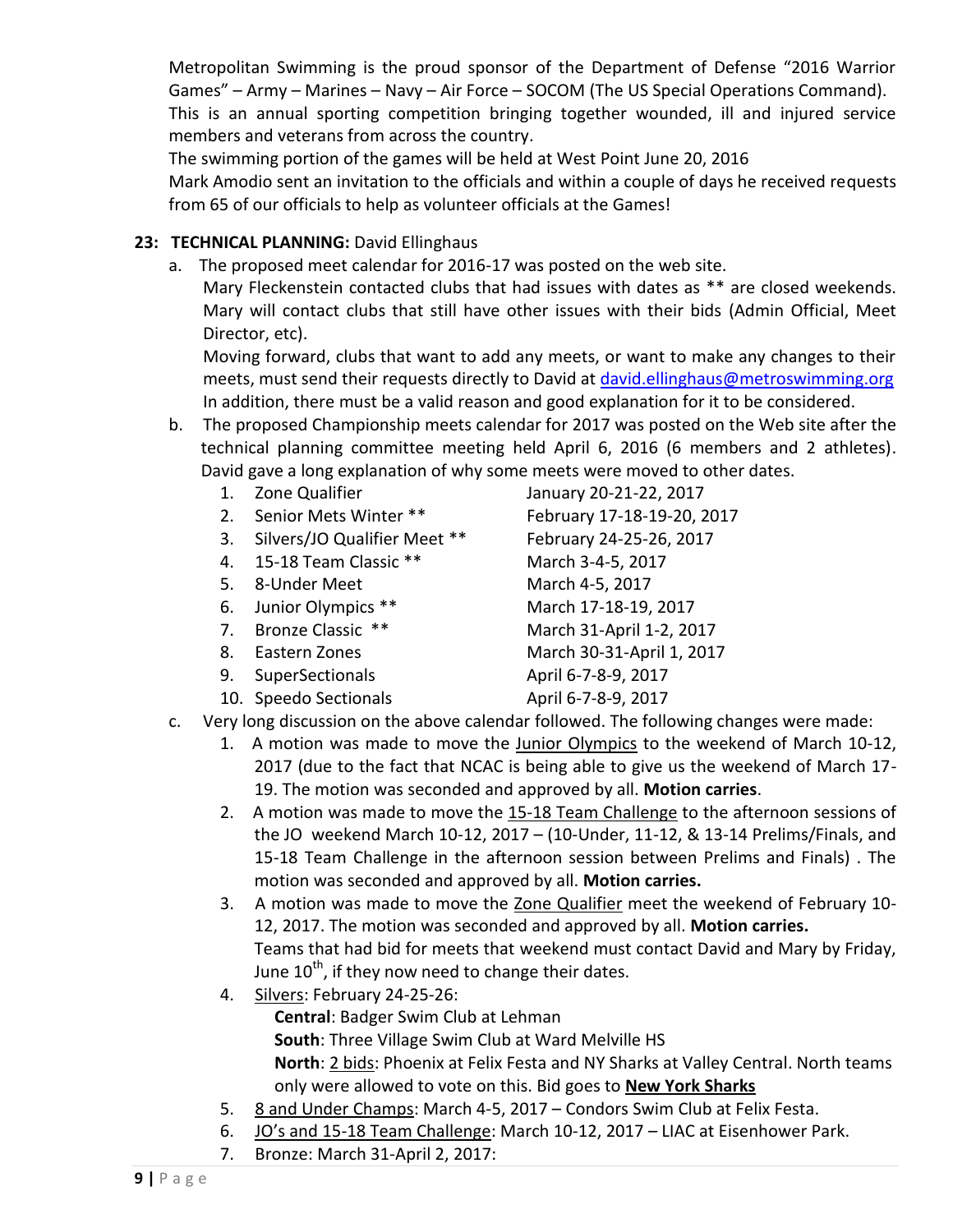**Central**: no bids – contact Mary and David if interested to bid on this meet. **South**: no bids – contact Mary and David if interested to bid on this meet. **North**: 2 bids: MVA at Minisink Valley HS and Newburgh Sharks at NFA. North teams only were allowed to vote on this. Bid goes to **Newburgh Sharks**

d. David Ellinghaus made a motion that we accept all meet bids for the 2016-17 short course meet calendar. The motion was seconded and accepted by all! **Motion carries**

# **24: NEW BUSINESS:** John McIlhargy

**The following Policy and Procedures Proposal Amendments have been received by the BOD requiring HOD approval. This is part of the consent agenda so any item requiring discussion by the HOD will require a member of the HOD to "Pull" the item. Items "NOT PULLED" are to be ratified. The Metropolitan Swimming BOD has reviewed the proposed amendments and either recommends or not recommends the policy and procedure change.** 

## **Proposal 1:** New P&P Photographic Policy **RECOMMEND- PULLED**

Any photographer or videographer, who intends to take pictures at a Metropolitan Swimming sanctioned meet, must complete and submit a Photographer Registration Form to the Meet Director before commencing Activity. Forms are available on the Metropolitan Swimming website as Well as from the Meet Director.

- Swimmer's families, taking photos of their children from the spectator area are not subject to this policy.
- The above policy will be published in meet announcements and programs.
- It is the Meet Director's responsibility to have forms available at the meet.
- The Meet Director should check the actual ID against entry on form, and keep a file of submitted forms.

Discussion followed on Proposal #1. Motion was made, seconded and approved. **Motion carries.**

## **Proposal 2:** Proposed Article Change- Meet Procedures- 307.6 RECOMMEND **- PULLED**

307.6 The Host Club is responsible for supplying may request, in the meet Invitation, that visiting clubs must supply backup timers for each lane as required by USA Rule 102.12.3 or 102.12.4 based on their entries in the meet. Timers should be available 15 minutes prior to the start of the meet to receive instructions by a designated meet official and the lane timing sheets.

**Discussion**: a motion to change 307.6. The Host Club ..... visiting clubs may (must) supply backup timers… and to change the words Meet Invitation to Meet Announcement. What about Invitationals? After discussion, **this motion was TABLED until we can revisit it.**

# **Proposal 3:** Proposed Article Change 203.4 Meet & Travel Expense Reimbursements Lines 181-183 **RECOMMEND**

181.4 Olympic Trial swimmers in Individual Events are eligible for the same a \$1,500.00 stipend as Swimmers in National Championships. Swimmers who have met the Metro Competition requirement for three of the four years preceding Olympic Trials are eligible for a stipend of \$1500.00 \$3,000 - Motion was made, seconded and approved. **Motion carries.**

# **Proposal 4:** Proposed Article Change 101.1.2.4b/303.8/303.9 Use of Hy-Tek RECOMMEND

**101.1.1.4b Line 47** -New clubs shall use Hy-Tek Team Manager or Team Unify Swim Office or any other approved program approved by USA Swimming for registration and meet entries. **303.8 Line 364**- All entries must be submitted using a Hy-Tek or Team Unify computer file, or any other program approved by USA Swimming.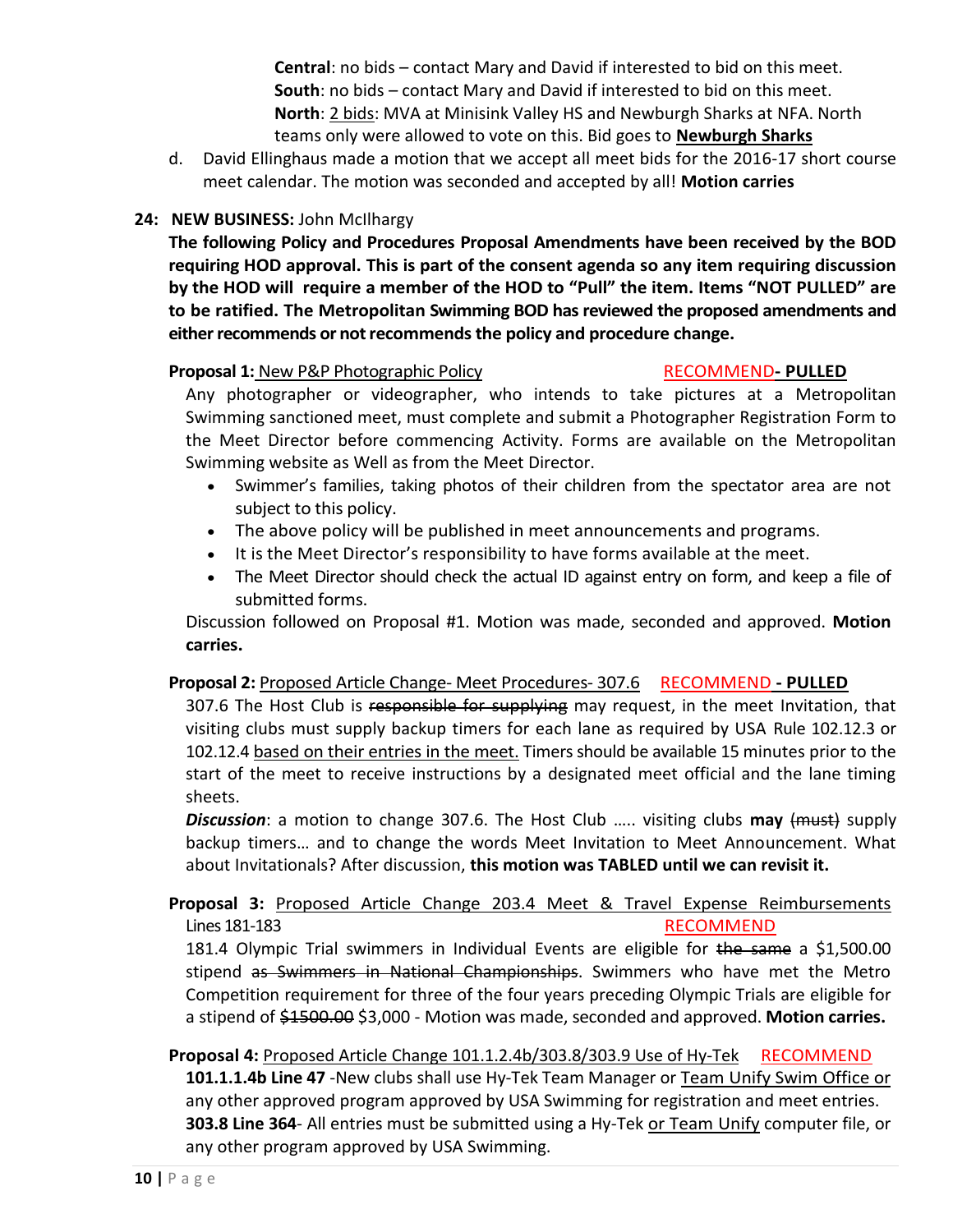**303.9 Line 365**- All entries must include proof of time by sending the Hy-Tek Team Manager, Team Unify or any other program approved by USA Swimming for report of the entries with proof of times either by mailing hard copy or by email.

Discussion followed on Proposal #4. Motion was made, seconded and approved. **Motion carries.**

**Proposal 5:** Proposed Article Change 203.4 Meet & Travel Expense Reimbursements Adding Senior Zone Meet for Travel Reimbursement/Stipend NOT RECOMMEND (This is not recommended at this time until we can finalize a new quadrennial budget) Motion was made, seconded and approved. **Motion carries.**

**Proposal 6: Policy and procedure change Article 304 - Entry Fees RECOMMEND** 

304.1 The maximum entry fee that may be charged is: .1 In short course yards/meters – beginning September 1, 2012 September 1, 2016- \$4.00 **\$5.00** for an Individual Timed Final event, \$5.00 **\$6.00** for an Individual Trials & Final event, and \$8.00 **\$10.00** for a Relay event. [HOD September 24, 2011] (HOD May 18, 2016)

304.1.2 In long course meets – beginning September 1, 2012 - Beginning September 1, 2016 - \$5.00 **\$6.00** for an Individual Timed Final event, \$6.00 **\$7.00** for an Individual Trials & Final event, and \$10.00 \$**12.00** for a Relay event [HOD September 24, 2011] (HOD May 18, 2016. Motion was made, seconded and approved. **Motion carries.**

# **21-B: ELECTIONS: Continued -** Mary Fleckenstein

Congratulations to the following newly elected members of the Board of Directors: Administrative Vice Chair: **Eric Fisher** (SSC) and **Scott Draper** (BGNW) as Co-Chairs Finance Chair: **Julie Chen** (BAD)

Coaches Representatives: **John Yearwood** (YMID)

Safe Sports Chair: **Brian Hansbury** (BAD)

A motion was made to accept the following members for a two-year term. The motion was seconded. All voting members were in favor to accept the motion – **Slate of officers was accepted as voted on by ballots. Motion carries.**

A motion requesting the Secretary to destroy the ballots was made, seconded and approved by all. **Motion carried.**

## **24-B: NEW BUSINESS:**

a. Carle Fierro made a motion requesting that coaches be reimbursed for Traveling to the same meets as their swimmers and equal amount as the athletes, one coach per team for each 1-10 swimmers. Motion was seconded.

Long discussion followed. Most coaches are paid by their clubs to attend those meets. In addition, Officials that take stipends for Metro are disqualified from any travel reimbursement. They are going to meets on their own but may request a Metro Travel Reimbursement for officiating at National Meets (form on the web site).

**This motion was TABLED to September until we can revisit it.**

b. Long discussion regarding: Futures Meet Travel Reimbursement Stipend and Senior Zone Championships and conflict of dates with Senior Mets which falls on the same dates as the Sectional Meet. [Please read BOD Minutes of July 18, 2015 – page  $1 - 3.$ f]

Dave Ferris commented on this. We need to budget for the Summer Sectional Meet (if it happens) and if we need to support one meet, it should be the Futures Meet that came from USA Swimming. This is a meet that is between Sectional level and Junior National level. Dave feels that the House should allow the Board to make a recommendation from the Senior Committee that the amount for the Senior Zone Championship be equal to